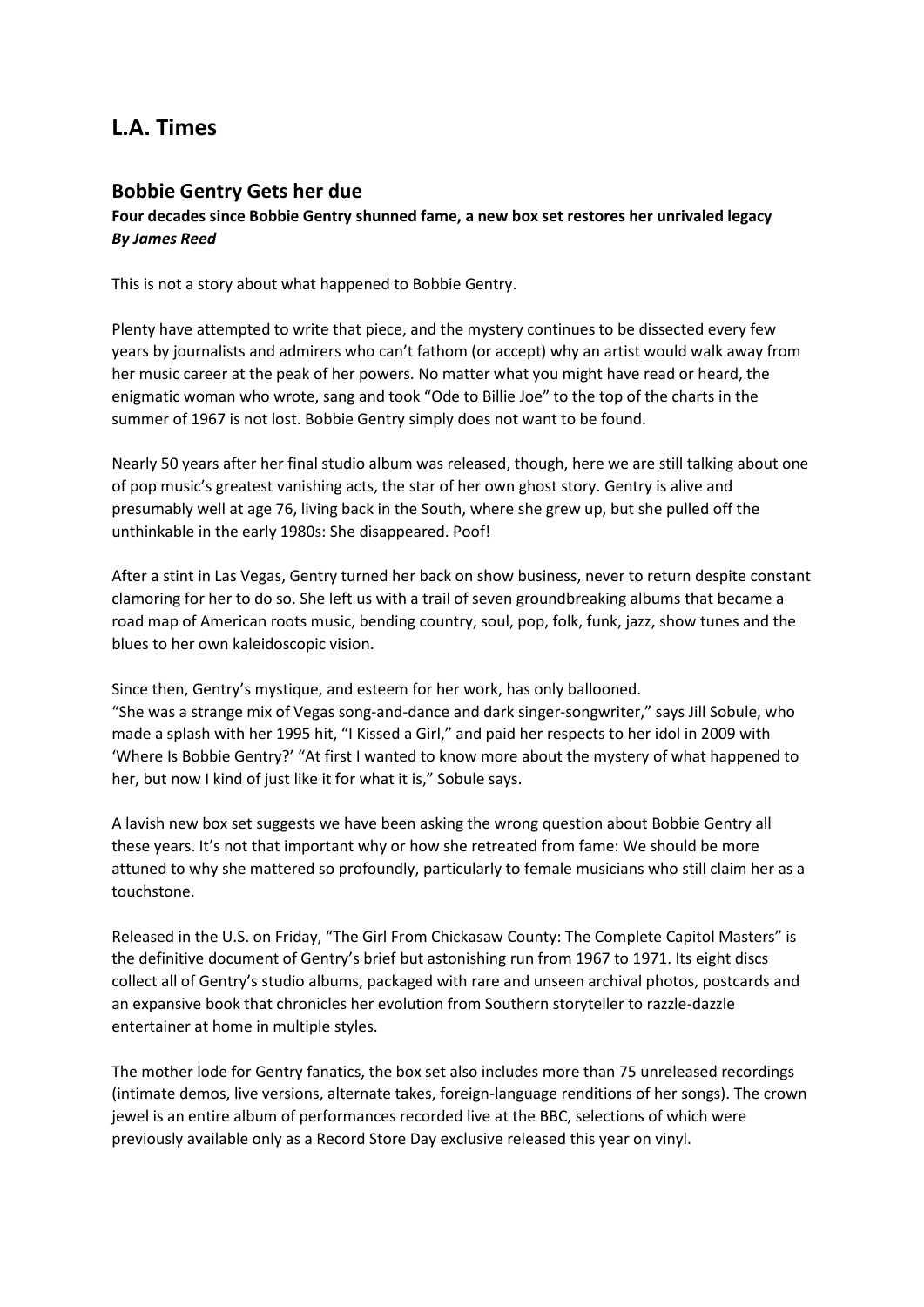Compilations of Gentry's work abound, but "The Girl From Chickasaw County" is the first retrospective to lionize her as the unsung pioneer she was. Even if you're just discovering her, echoes of Gentry's legacy have reverberated across genres and generations. You hear and see her in the glamour and country-pop crossover appeal of superstars Shania Twain and Carrie Underwood, in the fire-and-brimstone sermonizing of Neko Case, in the bruised vulnerability of Cat Power, in the vignettes about small-town America written by Kacey Musgraves and Brandy Clark and in the outlaw sass of Miranda Lambert and her side project, the Pistol Annies.

"Her songwriting was not like anyone else's," says Andrew Batt, the British producer and archivist who curated the new box set for Capitol/UMe. "She was not a confessional songwriter. She created something new, a new identity, by specializing in these narrative character songs. "But it turns out the only way people remember you or give you respect as a female songwriter is if you're a chick with a guitar singing your heart out," he adds. That wasn't Gentry's style. Her Southern Gothic torch songs, delivered with conversational grace and economy, unfurled like William Faulkner's short stories set to fingerpicked acoustic guitar, majestic string arrangements and blasts of swampy horns. "Ode to Billie Joe" was her magnum opus, of course, a journalistic account of the suicide of Billie Joe McAllister, who jumped off the Tallahatchie Bridge and was seen shortly beforehand throwing something (a baby?!) off that same bridge.

The song begins breezily enough, with Gentry marking the time and place as if jotting it down in a diary. "It was the third of June / Another sleepy, dusty Delta day," she sings over the ricocheting guitar chords that would become her signature groove. (There is no mistaking the Gentry beat, which seemed to borrow from bossa nova; it's as distinctive as that of Bo Diddley and Johnny Cash.) Gentry spins "Ode to Billie Joe" not like she's singing into a studio microphone, but rather just having a chat around the dinner table. Indeed, there's a fly-on-the-wall sense of intimacy in her storytelling as a Mississippi family reacts to McAllister's death with alarming nonchalance. She punctuates the story with offhand remarks  $-$  "pass the biscuits, please" and "y'all remember to wipe your feet"  $$ masterfully tearing down the wall between songwriter and listener.

Gentry's catalog had its share of misfires; behold 1968's "Bobbie Gentry and Glen Campbell," a spirited if frothy mismatch of two of country-pop's brightest stars back then. For the most part, "The Girl From Chickasaw County" showcases Gentry as an innovator who fought for (and won) autonomy as a female songwriter, producer and arranger. She was so ahead of her time, in fact, that the music industry didn't quite know what to do with her. "Bobbie is not Dusty Springfield, but she's not Joni Mitchell either. She's kind of in between those two things," Batt says. "Ultimately she ends up being too esoteric for a light-entertainment crowd but too light entertainment for the singer-songwriter audience."

Then again, Gentry (born Roberta Lee Streeter) never expected to be a solo artist in the spotlight. "She initially saw her career not as a singer and a performer, but as a songwriter who would work in music publishing," Batt says. "So even her name is meant to be ambiguous because of the idea that guys wouldn't want to buy songs written by a woman."

"The Girl From Chickasaw County," a reference to where Gentry was raised in Mississippi, reminds of us of her self-possession as a songwriter and singer. She wrote about her roots ("Chickasaw County Child") and contemporary life ("Ace Insurance Man") and death ("Casket Vignette") in the South with the gimlet eye of a compassionate narrator. Her voice was as humid as an August evening in the Delta she so often immortalized in song, smoldering with emotion and immediacy and sensuality.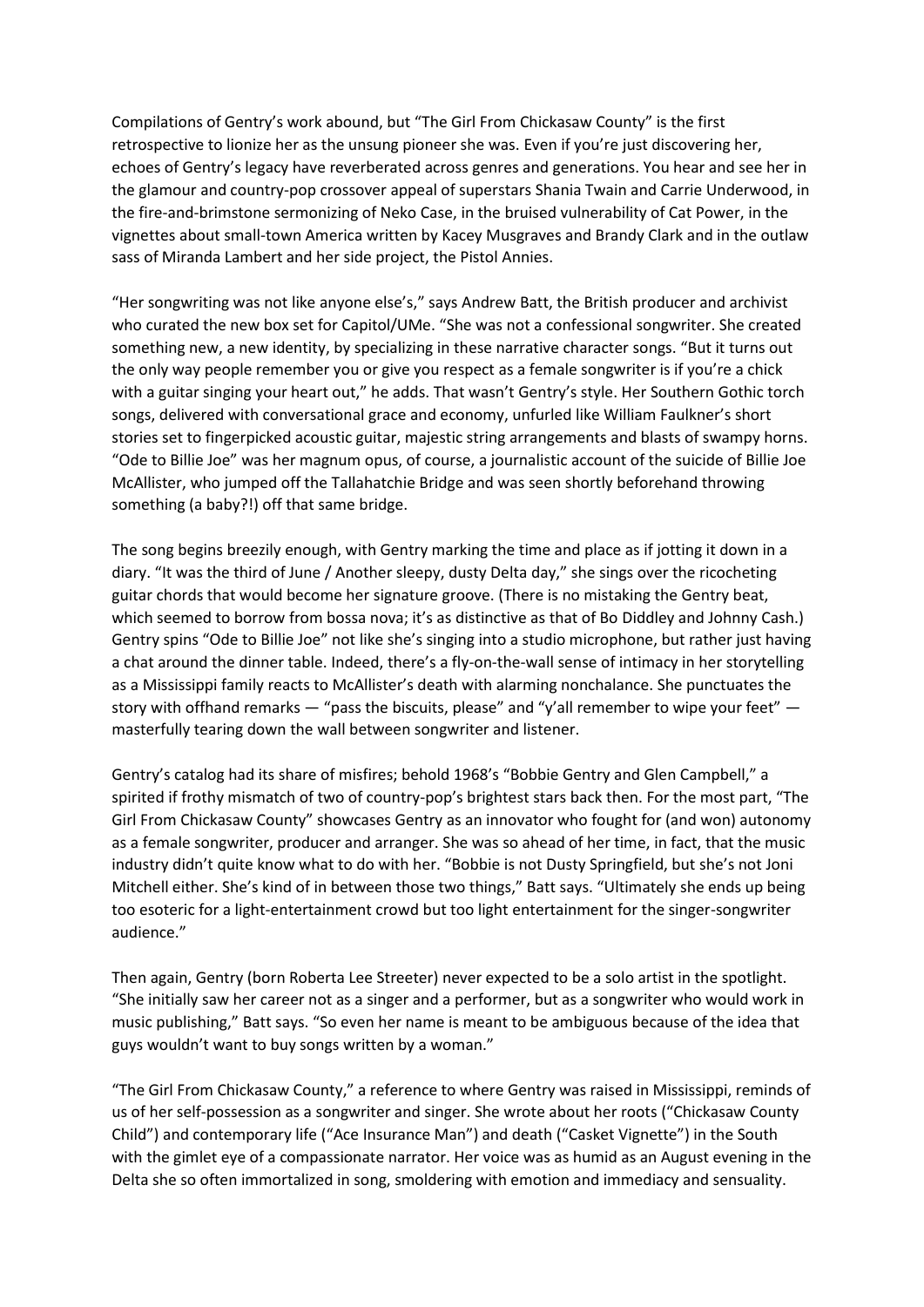Among the previously unreleased material, her unvarnished demos are a treasure trove, revealing her songs were often fully formed before she fleshed them out in the studio. The box set also pulls back the curtain on her intuitive interpretations of staples such as "God Bless the Child," "Feelin' Good" and "Since I Fell for You." Meanwhile, her appearances on variety TV shows hosted by friends like Tom Jones captured Gentry's primal charisma as a live entertainer. She was such a natural but never exactly sought the limelight. "She wasn't one of those people who needed to be validated by fame or an audience," Batt says. "When she left music business, I don't think she really missed it."

Tell that to Gentry die-hards. Writers routinely try to track her down, undeterred by the elusive septuagenarian's fervent desire for privacy, and in 2016 the Washington Post succeeded. Sort of. When a woman who almost certainly was Gentry answered her home phone, she promptly hung up on the reporter. More illuminating was Tara Murtha's 2014 investigation of Gentry's "Ode to Billie Joe" and lingering influence, which burrowed deep into her debut record's mythology as part of the ongoing "33 1/3" book series about albums.

Batt emphasizes that he has never met Gentry but was in touch with her through an intermediary. She was aware that the new box set was in the works but kept her distance. "She did not want to be involved," Batt says. "I think she's fond of her legacy and interested in it, but she's not there anymore." In her absence, Gentry's music has resonated largely through other artists. "Ode to Billie Joe" surely must rank as one of the most covered songs of the '60s, with renditions by artists including Diana Ross and the Supremes, Lee Hazlewood, Nancy Wilson and Sinéad O'Connor. Reba McEntire's version of "Fancy," Gentry's sizzling tale of a woman's journey from rags to riches, cracked the Top 10 on Billboard's country charts in 1991. Lucinda Williams often praises Gentry and has remarked that discovering her "low, raspy voice" helped Williams to connect to her own such voice.

Why, then, does Gentry still bewitch us even as she declines to be part of the discourse about her legacy? "We live in such a celebrity-saturated age that the idea that somebody wouldn't want to validate their persona by reappearing or even to curate their legacy — that seems strange to us," Batt says. "We can't really understand why someone doesn't want to be famous. "But we're talking about something that happened 40 years ago," he adds. "She has moved on."

It's just that Gentry has made it hard for us to do the same.

# **Beyond 'Ode to Billie Joe': Listen to Bobbie Gentry's 10 essential unreleased songs**

It was the song no one could escape in summer 1967 — and one that has haunted us ever since as one of pop music's most beguiling hits. "Ode to Billie Joe," Bobbie Gentry's baroque-folk tale about a family's indifference to the death of a character named Billie Joe McAllister, sounded like nothing else on the radio the year it was released — and subsequently knocked the Beatles' "All You Need Is Love" from the No. 1 spot on the charts.

It's Gentry's signature song, but not the only gem in her discography of seven studio albums that are revisited on a remarkable new box set, "The Girl From Chickasaw County: The Complete Capitol Masters."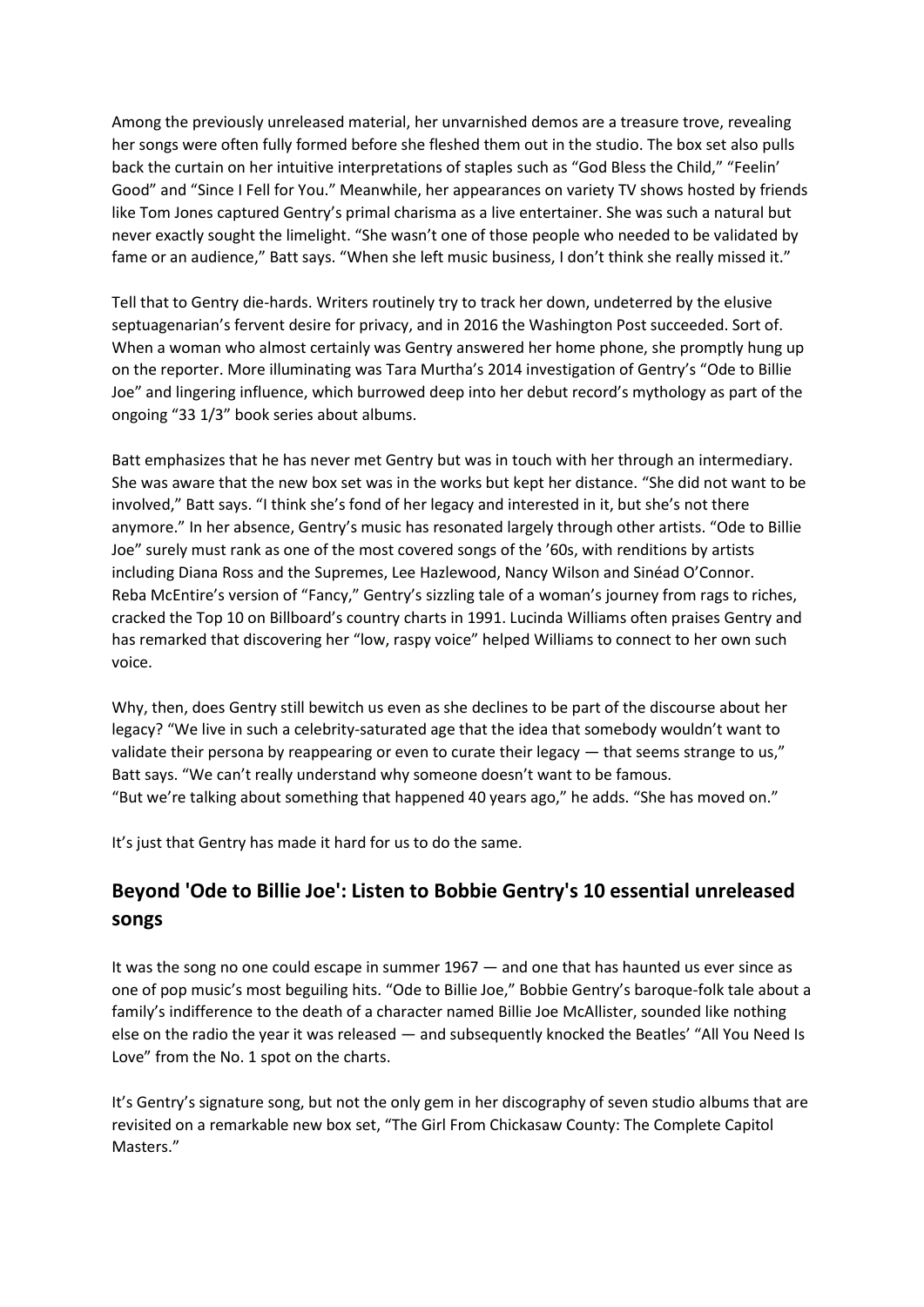Andrew Batt curated the eight-disc project, which restores Gentry's legacy and makes a strong case that she was an unsung hero of the singer-songwriter movement that emerged in the 1960s. "Bobbie's archive had ostensibly never been touched, so I was able to find a large number of previously unreleased recordings ranging from outtakes, alternate versions and demos." Batt says. "With so many unreleased tracks, I've picked 10 of my favorites that give a good indication of what fans can expect to find on the box set."

Exclusive to The Times, here are Batt's choices for songs that capture the full splendor of Gentry's catalog, with his thoughts on each.

### **01 Sunday Best [Alternate Take] <https://www.youtube.com/watch?v=sbT05ZirqdM>**

This alternate version of 'Sunday Best' from Bobbie's debut album was recorded for a cancelled 7", and is as beautifully languorous as the original, with some added percussion and flute and all the charm of a lazy, hot summer's day.

### **02 Refractions [demo] <https://www.youtube.com/watch?v=YeyNS6sVRss>**

A self-accompanied acoustic demo of one of Bobbie's most disturbing compositions from her masterpiece LP *The Delta Sweete* about a crystal bird suspended in the air, unable to land because its legs are broken.

#### **03 Sweete Peony [Alternate version] <https://www.youtube.com/watch?v=7FcHCq2t89c>**

Recorded in London at EMI studios when Bobbie was busy filming her first TV series for the BBC. The sinister eroticism of her 'Sweete Peony', is augmented with an alternative arrangement that feels inspired by Bobbie's background performing Tiki exotica in her pre-fame days.

## **04 The Conspiracy of Homer Jones [https://www.youtube.com/watch?v=Mp6sRJh\\_BDA](https://www.youtube.com/watch?v=Mp6sRJh_BDA)**

Written by Dallas Frazier, the song sounds like Bobbie could have written it herself as she confidently takes us through its southern rural narrative of illicit love, murder, and intrigue.

#### **05 God Bless the Child <https://www.youtube.com/watch?v=4ILOUuEev50>**

This earthy performance of Billie Holiday's 'God Bless the Child', from Bobbie's lost jazz album, brings to mind her southern childhood, and exudes a sophisticated, intimate late night sound that she would not attempt again.

#### **06 Touch 'em With Love [Stereo version] <https://www.youtube.com/watch?v=ynlltsMEzkA>**

The clipped southern-fried funk of the title track to Bobbie's fourth album made for one of her greatest singles. The song is now released for the first time in stereo, since the original album version was mistakenly issued in mono.

## **07 Seasons Come, Seasons Go [demo] <https://www.youtube.com/watch?v=jf6cdPnu0qU>**

'Seasons Come, Seasons Go' showed a new side to Bobbie's songwriting and this demo sounds no less finished for having just her guitar and bass as accompaniment, harking back to the more acoustic sound of her debut album.

## **08 Apartment 21 [Stereo version] [https://www.youtube.com/watch?v=SL\\_Ipup\\_nRU&list](https://www.youtube.com/watch?v=SL_Ipup_nRU&list)**

Released as a stand-alone single, 'Apartment 21', was produced by Rick Hall during the *Fancy* album sessions. A melancholy rumination on the isolating monotony of life on the road, the track is one of Bobbie's best recordings and is included on the boxset in its original stereo form.